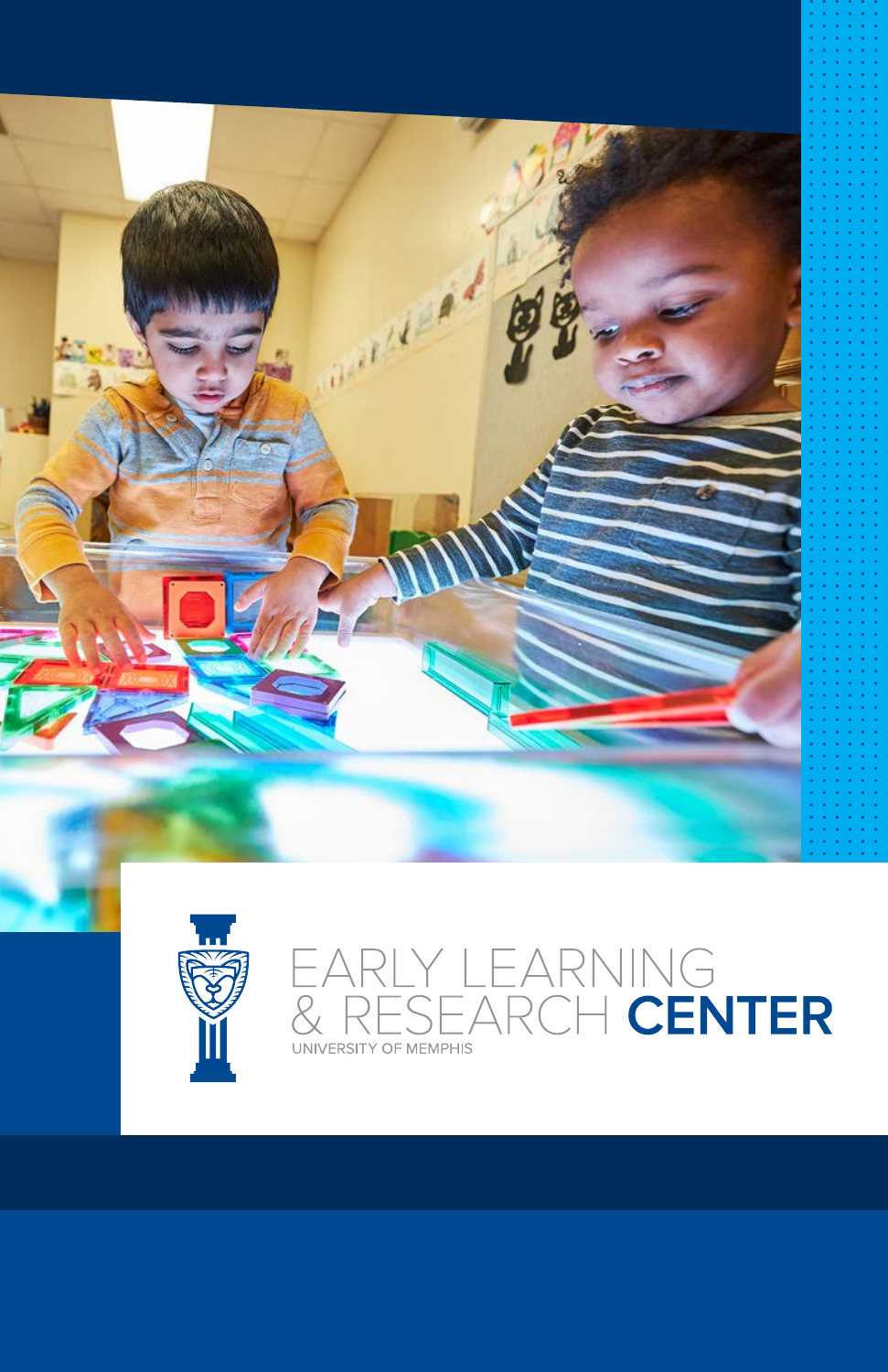

The Lipman Early Learning & Research Center is a laboratory demonstration preschool program serving children ages two through five. Our program offers unique learning environments that nurture children to explore, think and create.

Our learning community embraces the child in social, emotional, cognitive, creative and physical development. Through ongoing observation and documentation of learning, children are supported to achieve developmentally appropriate life skills for future success.

# BY THE NUMBERS

### *60+ YEARS OF EXCELLENCE*





## *PROGRAMS*

#### **MONTESSORI, REGGIO-EMILIA INSPIRED, UNIVERSAL PRE-K**

 We are the only lab school in the U.S. that has three early learning demonstrations in a constructivist learning environment.



# OUR MISSION

The mission of University Schools is to provide the children of UofM staff, faculty and students, as well as community members with educational experiences that enhance their development from birth to graduation and promote dynamic research, collaborative partnerships and innovative practices.



## ENRICHMENT ACTIVITIES: FROBOTIGE

- Pottery

- Dance - Music

- Gymnastics - Soccer

- Foreign Language - Art